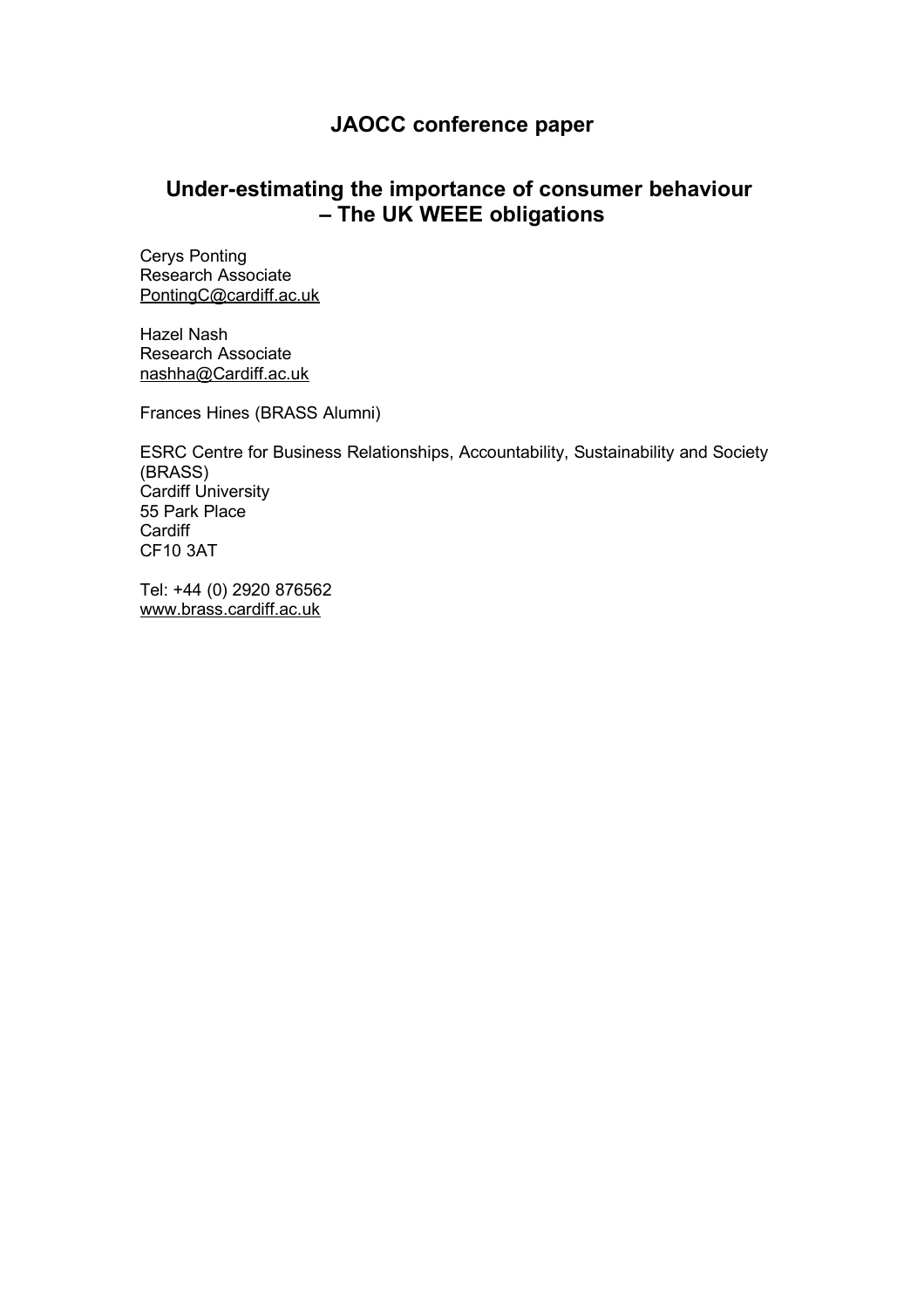#### **Abstract**

Waste electrical and electronic equipment (WEEE) has been recognised as both the fastest growing and a priority waste stream by the European Community, reflected in the adoption of the WEEE Directive. This paper examines the transposition of the WEEE Directive into UK law, its implications for consumers and its effectiveness in encouraging sustainable design and production of electronics. In particular, the paper focuses on the extent to which the UK Government considered the role and responsibilities of consumers in meeting the obligations contained in the WEEE regulations.

The adopted mixed methods methodology combined two phased surveys with qualitative semi-structured interviews. The findings observe a disincentive amongst organisations to undertake WEEE prevention activities due to absence of consumer demand. Furthermore, findings suggest that consumers were largely excluded from the transposition process. This has led to criticisms from a variety of stakeholders that the WEEE regulations are not effective in altering consumer behaviour and thus do not assist towards more sustainable consumption and production (SCP). In conclusion, policy measures intending to promote SCP through both a life cycle approach and producer responsibility obligations are unlikely to alter patterns of design, unless consumer behaviour is recognised as an inextricable influence. The role of consumers should not be regarded as secondary if wasteful consumption of natural resources is ever going to be prevented.

**Key words:** Consumer behaviour, WEEE Directive, Extended Producer Responsibility, Sustainable consumption and production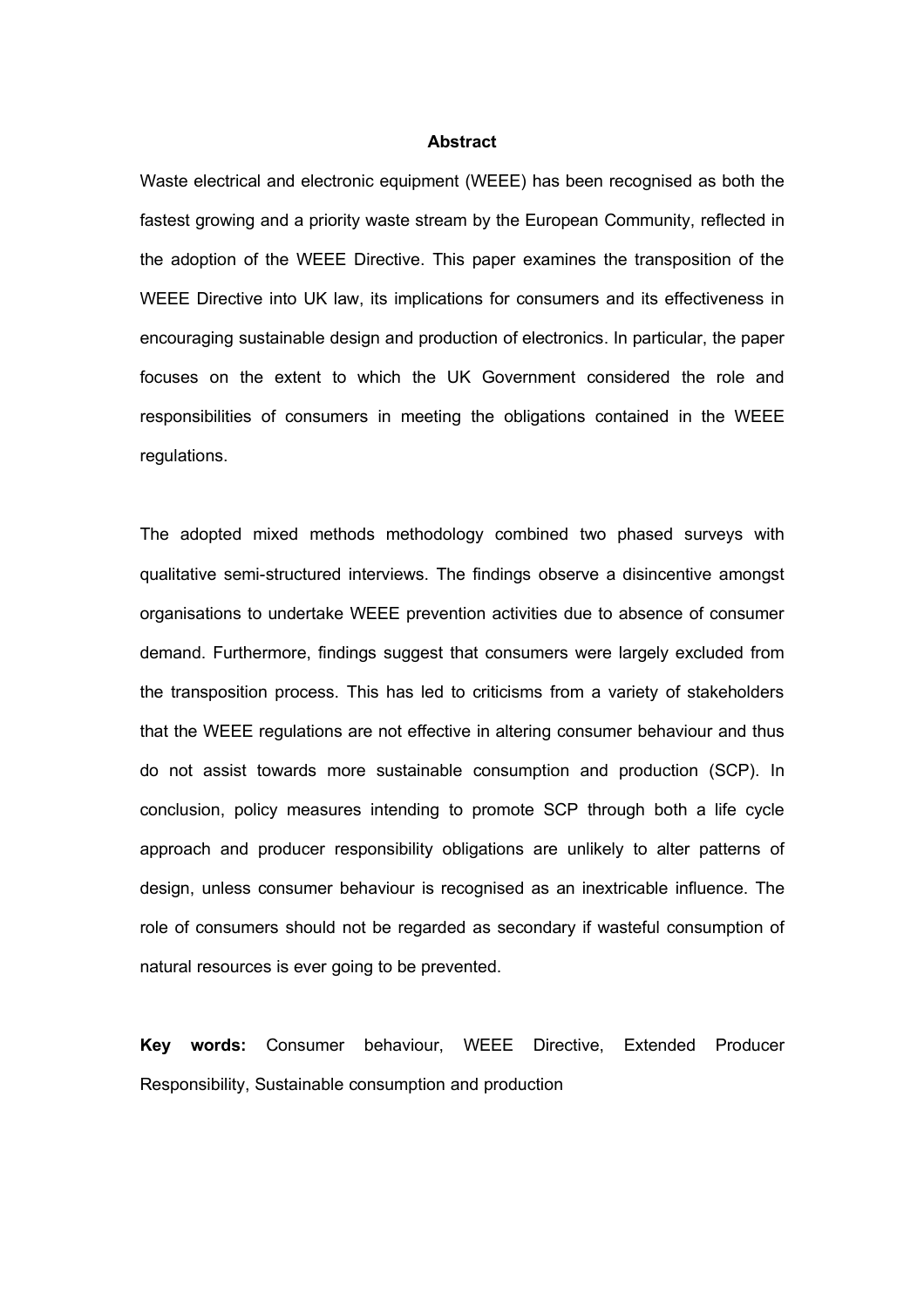### **Introduction**

 Waste electrical and electronic equipment (WEEE) is growing at a rate of 3-5% per annum, approximately three times faster than other individual waste streams in the solid waste sector . Rapid uptake of information technology, coupled with the advent of new design and technology in the electronic sector is causing the early obsolescence many electronic items used around the world today. For example the average lifespan of a new computer decreased from 4.5 years in 1992 to an estimated 2 years by 2005 and is further decreasing . Studies have revealed that around 500m computers become obsolete in the USA alone between 1997 and 2006 . Similarly, over 130m mobile phones in the USA and over 105m mobile phones in Europe are discarded every year . In the UK, 6m electrical items are thrown away every year (Directgov, 2008).

Cooper (1994) observes that industrialised societies have become more acquisitive, individualistic and profligate - impacting product life. Therefore, typical design intentions are to meet regulations whilst making attractive, affordable products that perform well enough and last long enough to meet market expectations (McDonough, W & Braungart, M., 2002: 37). This 'throw-away' behaviour challenges waste minimisation and the ultimate goal of zero waste, since effective waste reduction depends upon longer lasting products (UK Government, 1994: 150-151). A report published by the Organisation for Economic Co-operation and Development underlines this:

*From a technical point of view there is no question that longer-lived appliances could be made. This is freely agreed upon by manufacturers of these products* (OECD, 1982:15).

WEEE was recognised as a priority waste stream by the European Community (EC). Consequently, Directive 2002/96/EC as amended by Directive 2003/109/EC on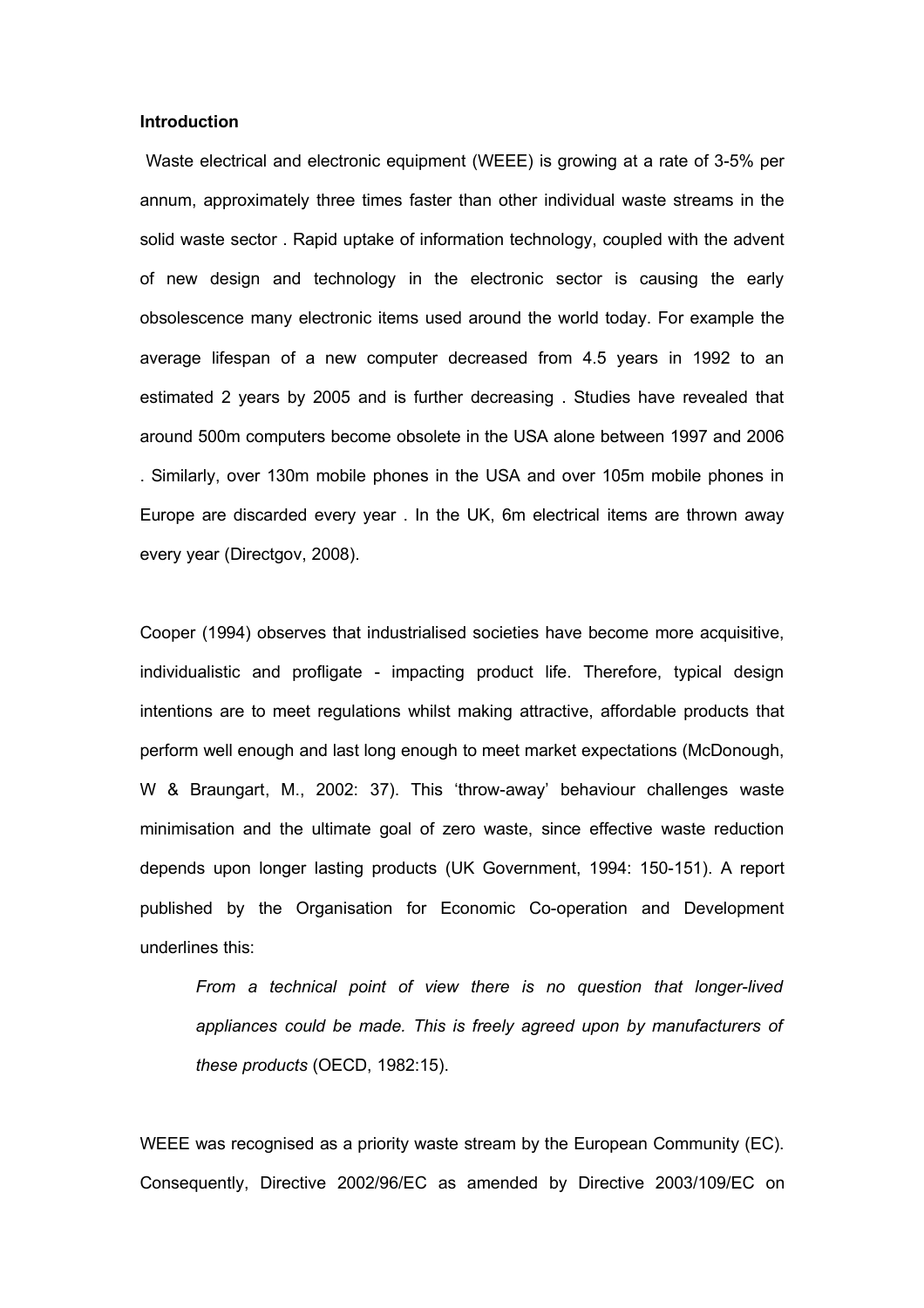WEEE was adopted. As a member state of the EC, the UK is under a duty to comply with the requirements of a Directive (Article 249 Treaty of the EC). The first step to compliance is the transposition of the Directive's obligations into national legislation.

This paper draws on the findings of multi-phase empirical research undertaken with key UK stakeholders in 2006 and 2008. The research examines the UK's transposition of the WEEE Directive, its implications on consumers and the effectiveness of these obligations in encouraging integrated and sustainable design and production of electrical and electronic equipment. In particular, the paper focuses on the extent to which the UK Government considered the role and responsibilities of consumers in meeting the obligations contained in the WEEE regulations.

### **Methods**

 Phase 1 comprised of a UK industry postal and on-line survey. Phase 2 built on Phase 1 through semi-structured stakeholder interviews and Phase 3 consisted of a follow-up survey disseminated to a sample of Phase 1 participants.

## *Phase 1*

The aim of Phase 1 was to gain insight into the extent to which UK industry and other relevant stakeholders considered the requirements of the WEEE Directive to be effective in achieving its aims. Phase 1 was instigated after the Department for Trade and Industry's (DTI) announcement that there would be further delay to the UK implementation of the WEEE Directive. Accordingly, it sought to investigate the experiences and attitudes of participants towards (i) the UK transposition process led by the DTI, and (ii) the way in which the DTI had framed those obligations within the draft regulations. A large-scale UK industry survey was launched on 19 April 2006. The survey was posted to 8,251 electrical and electronic goods manufacturers and other related industrial sectors in the UK. The web-based version used Bristol Online Surveys software and its uniform resource locator (URL) was sent out through trade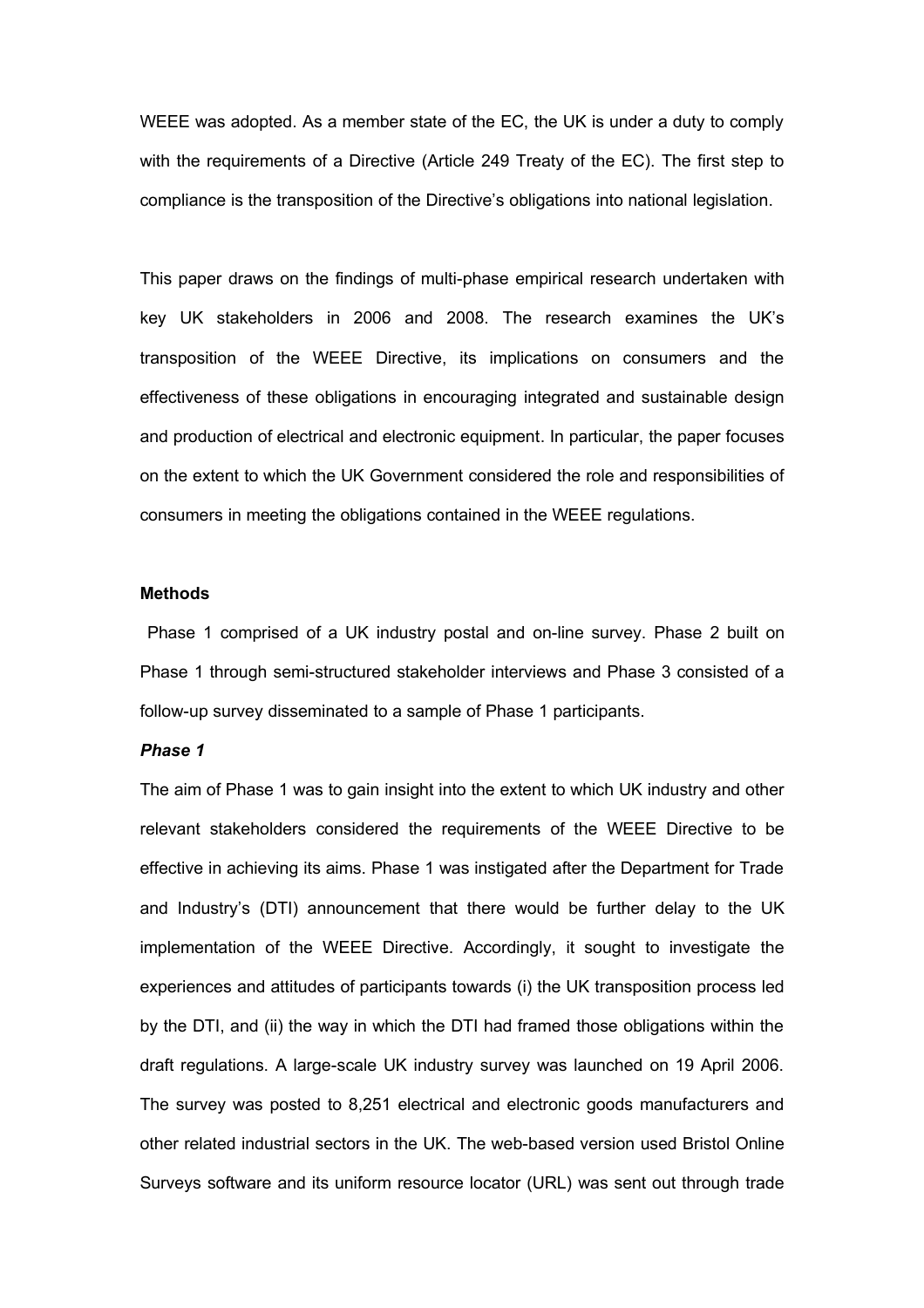association e-newsletters by the Association of Manufacturers of Domestic Appliances (AMDEA), Intellect (represents software and IT organisations) and Radio Electrical and Television Retailer's Association (RETRA) and was also hosted on the ESRC Centre for Business Relationships, Accountability, Sustainability and Society (BRASS) website.

The survey contained a mixture of qualitative and quantitative questions. It sought participants' views on both the WEEE and RoHS Directives. The survey questions were based upon (i) a desk-based legislative, policy and literature review and (ii) prior research conducted by BRASS which examined the nature and extent of the WEEE problem and related strategies in three US States, Massachusetts, California and Oregon (Darby et al. 2004). The majority of questions were closed, using likert scales to measure agreement on five point scales, from strongly disagree through to strongly agree. This provided standardisation across a range of questions, for data coding, entry and analysis (Bryman 2001:123). Optional open-ended questions were included to enable participants to expand upon their closed response. The survey was divided into seven sections<sup>[1](#page-4-0)</sup>. This paper focuses on findings from sections 2, the effectiveness of the WEEE and RoHS Directives and 3 experiences of the consultation process, the transposition and implementation of the WEEE and RoHS Directives in the UK of the Phase 1 survey with reference to the WEEE Directive.

The survey was pre-tested within BRASS before being piloted with an AMDEA representative prior to its launch. By the close of the survey in August 2006 the total number of responses received was 205, representing a greater response by industry than achieved by the DTI consultation in October 2006. 91.2% participants in Phase

<span id="page-4-0"></span><sup>&</sup>lt;sup>1</sup> 1. Company Information; 2: Effectiveness of the WEEE and RoHS Directives; 3: Experiences of the consultation process, the transposition and implementation of the WEEE and RoHS Directives in the UK; 4: Eco-Design and Household WEEE Prevention; 5: Product take-back and end of life management; 6: The Social Economy (social enterprises, community waste groups or charities); 7: Future Directions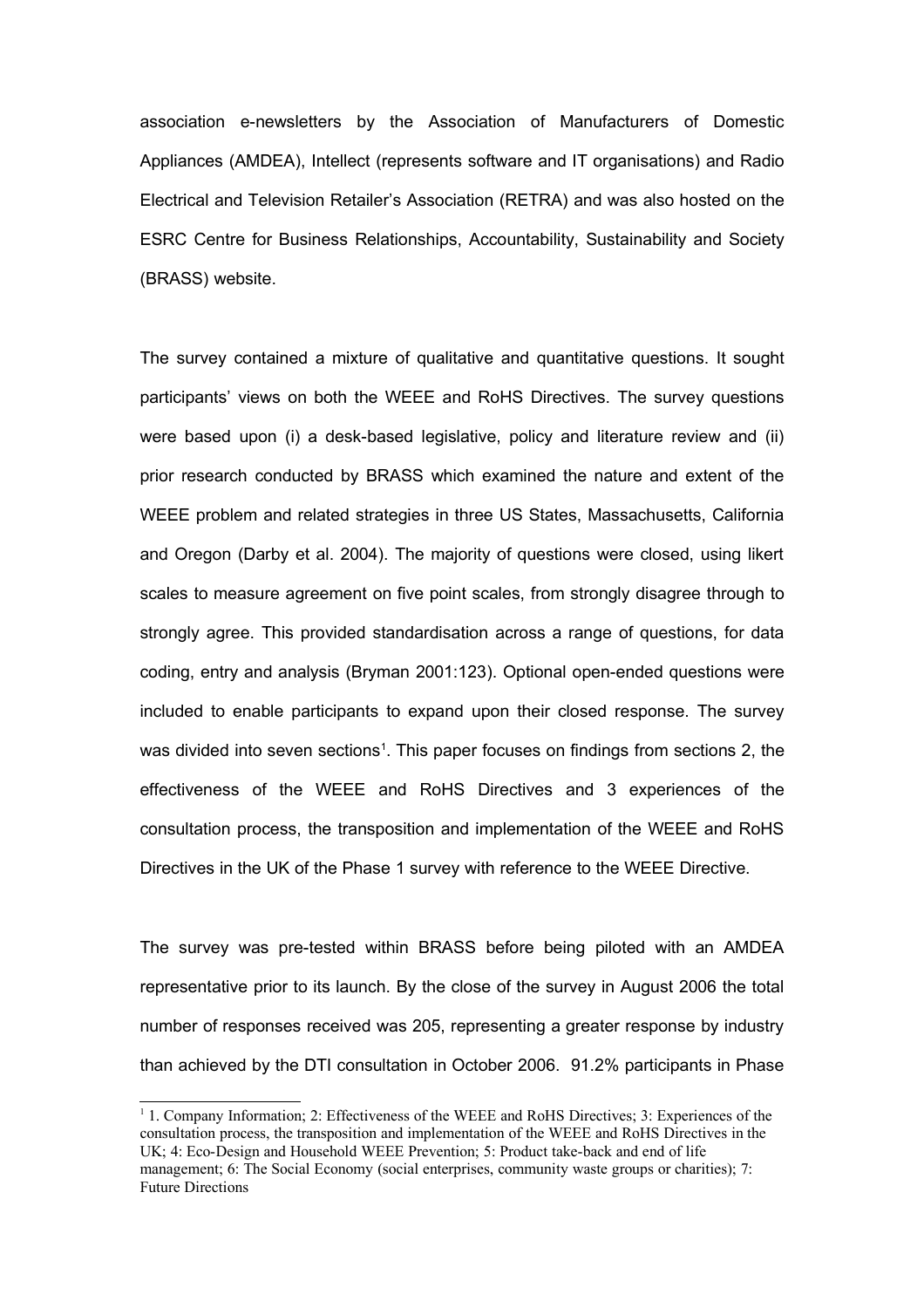1 provided information in relation to the number of employees. In total, the participating businesses employed 42,996 people in the UK and 1,871,750 worldwide. 81.6% of participants fell within the category of small to medium sized enterprises (SMEs). To be classified as an SME a business can have up to 249 employees. The remaining 18.4% of participants were businesses with over 250 UK employees. Just 6.3% declined to provide information on turnover. From those that supplied information on turnover, 61.7% fell into the category between £3M - £50M.

## *Phase 2*

Phase 2 consisted of of 24 semi-structured interviews with UK Government Representatives, Trade Associations, NGOs and industry representatives. These took place between 23 May and 24 July 2006. By the date of the first UK qualitative interview 58% of surveys (n=119) had been returned. Indicative UK interview fieldwork questions developed upon some of the preliminary findings from Phase 1 . Fifteen interviews were conducted face-to-face and nine were conducted over the telephone.

Telephone interviews took place where face-to-face was unviable for reasons of time, location, cost or at the request of the participant. The interviews were aimed at gaining a deeper understanding of opinions and experiences of stakeholders affected by the formulation and implementation of the WEEE requirements in the UK whilst providing flexibility in questioning to explore issues raised by the interviewee (Bryman 2001: 317).

It is worthy of note that interview transcripts and data analysis also have their limitations. Consequently, caution should be used in generalising the findings of this research and placing it within a wider context. Interviews lasted on average 90 minutes and were recorded and subsequently transcribed. Transcript analysis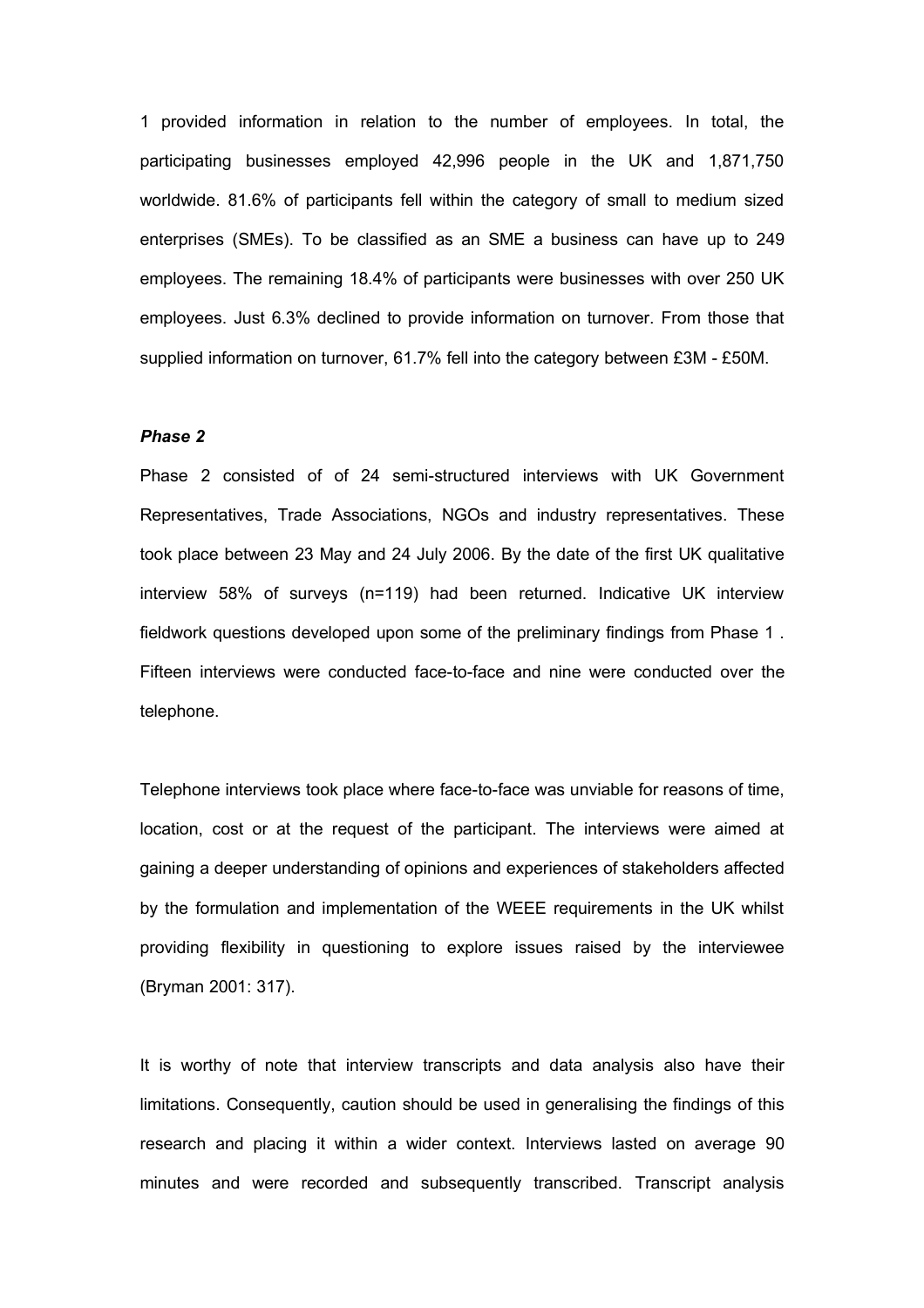followed largely that outlined by Miles & Huberman (1994: 428-444), consisting of data reduction, data display and conclusion drawing. The analysis and transcripts were stored electronically using a password secured network drive.

## *Phase 3*

The final phase, conducted autumn 2008, assessed changes in attitudes towards the effectiveness of the UK WEEE Regulations since implementation of the WEEE Regulations. In order to enable comparative analysis between Phase 1 and 3, the [2](#page-6-0)008 survey was again divided into seven sections<sup>2</sup> with questions reflecting Phase 1 whilst taking into account legislative and practical developments. This follow-up survey drew on business experience of the practical implementation of the transposing UK WEEE Regulations and did not include questions regarding RoHS.

In total, 69 participants from Phase 1 had agreed to participate in follow-up research, and were invited to participate in Phase 3 by email and telephone. The response rate for Phase 3 was 36%. This follow-up survey was conducted electronically only, as all respondents had opted to participate in this way, with the URL included in an email.

In comparison with Phase 1, 68% of Phase 3 respondents were SMEs (81.6% in Phase 1) and the remaining 32% were large businesses (18.4% in Phase 1). In this way, a higher proportion (26.9% in Phase 3 compared to 8.8% in Phase 1) fell within the higher turnover range of £100M+ pa. The number of people employed in the UK by the participating businesses totalled 19,063 with a further 741,546 employees worldwide.

<span id="page-6-0"></span><sup>&</sup>lt;sup>2</sup> 1: Company Information, 2: Reflections on the consultation process, the transposition and implementation of the UK WEEE regulations, 3: Effectiveness of the UK WEEE Regulations, 4: Ecodesign and household WEEE prevention, 5: Product take-back and end of life management, 6: The Social Economy (social enterprises, community waste groups or charities), 7: Future Directions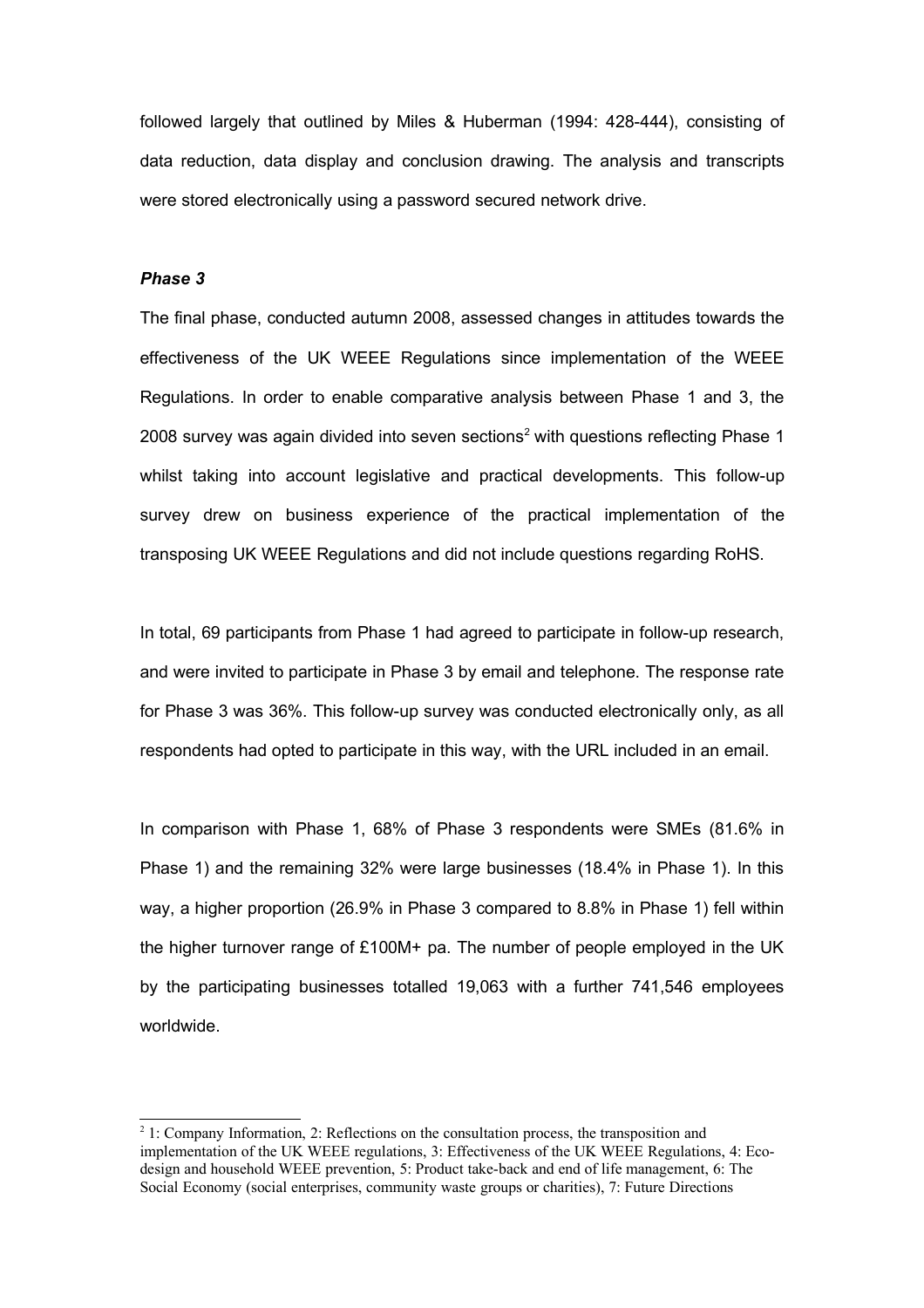Results from Phase 3 generally indicate that attitudes of participants towards the WEEE obligations had changed. The passionate feelings relating to weaknesses at the height of the transposition process, described by Phase 1 participants, appear to have faded in Phase 3. Phase 3, for example, found an increase of 16.4% in the number of participants who considered that the obligations contained in the WEEE Directive were imposed across stakeholder groups in a fair and equitable manner. It may also be the case that respondents in Phase 3 were not in post, or involved with the WEEE Directive in 2006, a common risk with follow-up research ().

### **Results and discussion**

General findings suggest that to a great extent consumers were excluded from the transposition process. This was reflected largely in phases one and two, although there was also an acknowledgement of a continued lack of consumer awareness in phase three.

Just 27% of Phase one respondents cited consumer demand as a motivation to carry out WEEE prevention activities, with 33% citing a *lack* of consumer demand as a barrier. In Phase 3 this number had dropped to 12%, and increased to 48% respectively. In terms of eco-design, 23% of Phase one respondents felt that consumer demand would stimulate motivation with a similar number (28%) stating that a lack of consumer demand was a barrier. This compares to only 8% in Phase 3 feeling that consumer demand would motivate eco-design activities, with 40% feeling that a lack of consumer demand would be a barrier for them in implementing eco design. The difference in the number of respondents has to be taken into consideration if comparing these figures directly, with respect to the different response rates in the surveys (205 in Phase one, only 25 in Phase 3), however, the figures do suggest that after two compliance periods after the introduction of the WEEE Regulations, there is less expectation from consumers to demand WEEE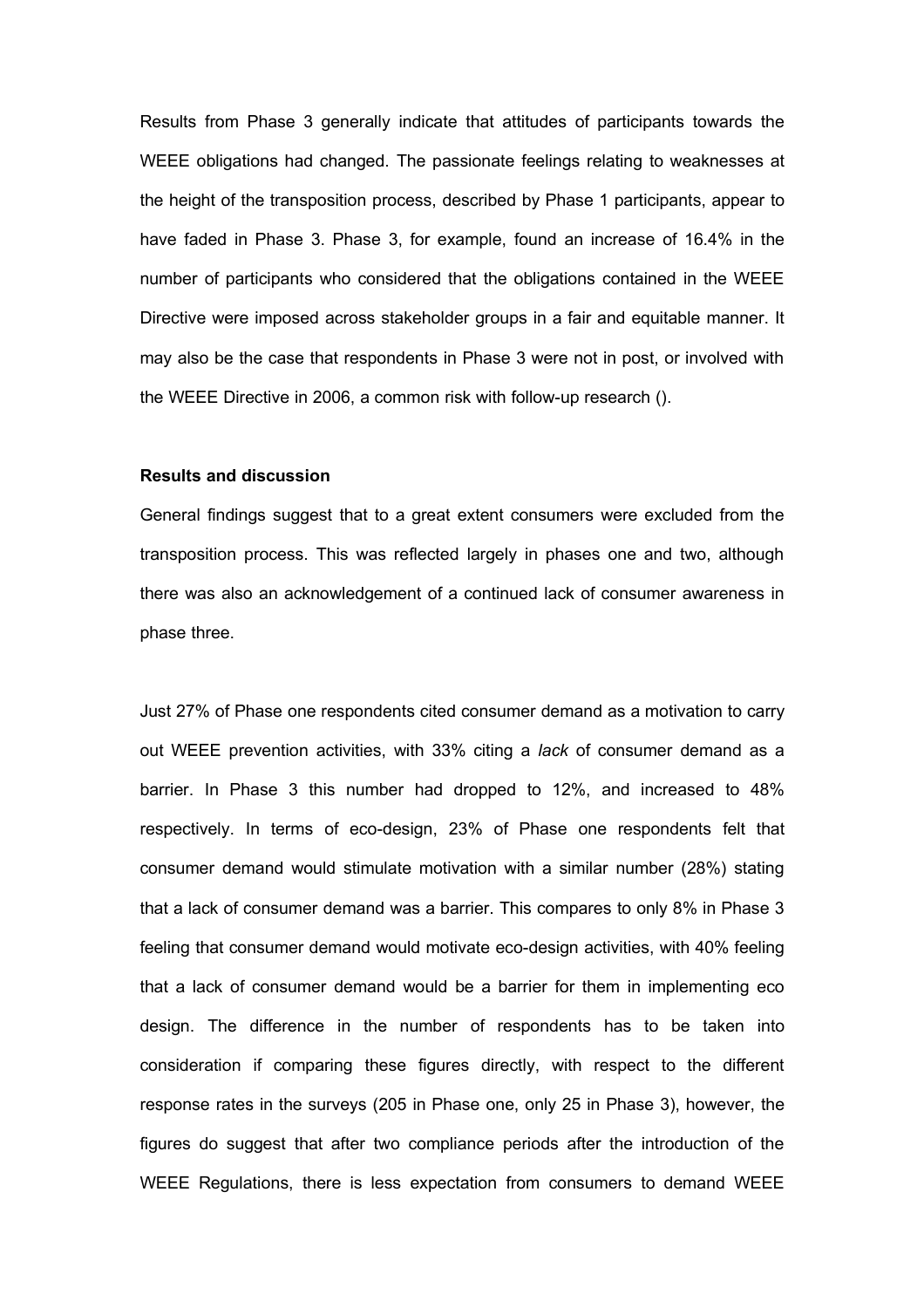prevention or eco design activities than at the outset of the transposition of the Directive at UK level.

The first phase survey found that just 20.2% of respondents considered that the WEEE obligations would be effective in preventing household electronic waste. Moreover, findings suggest that the transposition process was ineffective in raising consumer awareness of (i) EEE life cycle impacts & associated WEEE management issues, and (ii) the role of consumers in managing WEEE (see Table 1). In the third phase survey 60% either strongly disagreed or disagreed that UK WEEE regulations have been effective in raising consumer awareness of EEE life cycle impacts & associated WEEE management issues:

| 4.f To what extent do you think the Directive has been<br>effective in terms of raising consumer awareness of EEE life<br>cycle impacts & associated WEEE management issues? | Phase 1                                              | Phase 2                                              |
|------------------------------------------------------------------------------------------------------------------------------------------------------------------------------|------------------------------------------------------|------------------------------------------------------|
| Strongly disagree                                                                                                                                                            | 23.8%                                                | 16.0%                                                |
| <b>Disagree</b>                                                                                                                                                              | 30.6%                                                | 44.0%                                                |
| 3<br>Neither agree nor disagree                                                                                                                                              | 23.3%                                                | 12.0%                                                |
| Agree                                                                                                                                                                        | 17.6%                                                | 28.0%                                                |
| 5<br>Strongly agree                                                                                                                                                          | 4.7%                                                 | $0.0\%$                                              |
| <b>Ranking Statistics</b><br>(ranks shown above, 1 - 5, in red):                                                                                                             | Median: 2<br>Mean: $2.5$<br>Variance: 1.4<br>SD: 1.2 | Median: 2<br>Mean: $2.5$<br>Variance: 1.2<br>SD: 1.1 |
| 4.g To what extent do you think the Directive has been<br>effective in terms of raising consumer awareness of their role<br>in management of WEEE?                           | Phase 1                                              | Phase 2                                              |
| Strongly disagree                                                                                                                                                            | 27.3%                                                | 16.0%                                                |
| <b>Disagree</b>                                                                                                                                                              | 34.0%                                                | 44.0%                                                |
| 3<br>Neither agree nor disagree                                                                                                                                              | 20.6%                                                | 12.0%                                                |
| 4<br>Agree                                                                                                                                                                   | 14.9%                                                | 28.0%                                                |
| 5<br>Strongly agree                                                                                                                                                          | 3.1%                                                 | 0.0%                                                 |
| <b>Ranking Statistics</b><br>(ranks shown above, 1 - 5, in red):                                                                                                             | Median: 2<br>Mean: $2.3$<br>Variance: 1.3<br>SD: 1.1 | Median: 2<br>Mean: $2.5$<br>Variance: 1.2<br>SD: 1.1 |

**Table 1: Levels of agreement as to the efficacy of the WEEE Directive:**

Also, when asked about strengths or weaknesses of the WEEE Regulations, there were some that continued to criticise the lack of information given to consumers and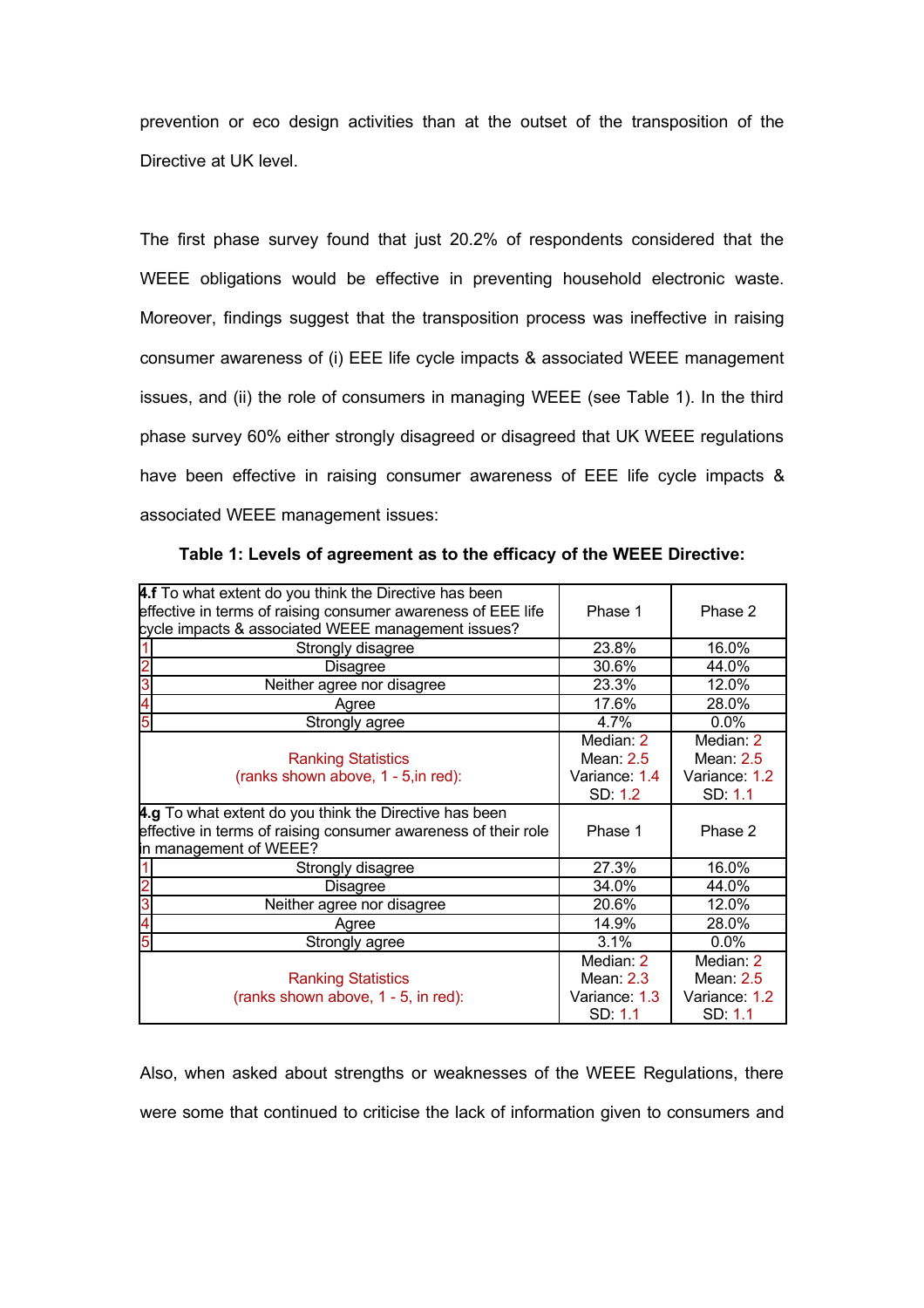the confusion that could arise from differences between facilities available at local authorities:

*There has not been enough publicity for the consumer about discarding of products. [And] Even now not all LA's are collecting all types of WEEE.* Participant 2436348

This has led to criticisms from a variety of stakeholders that the WEEE regulations are not effective in altering consumer behaviour and thus do not assist in achieving sustainable consumption and production (SCP).

There is clear agreement amongst the stakeholders interviewed that consumers bear a substantial amount of responsibility for the environmental impact of the products that they buy and use, although it is an under discussed and unregulated arena:

*It's about making consumers, producers and retailers aware of their responsibilities in connection with the recycling of defined and designated waste electronic and electrical equipment. You don't see much debate about that, and those issues and those concerns, at any level in the UK.* 

Participant ID06

*the problem with the consumer is there is no legislation that says the consumer can't throw it away… so there is a direct disconnect between what's the consumer responsible for and if he throws it in his bin, that's fine… it's not illegal to throw it in the bin.*

Participant ID22

However, consumer social responsibility is a relatively under-researched area .

Issues surrounding the rapid nature of product replacement in the home i.e. due to

fashion, changing décor, acquisitiveness and other such factors are highlighted as

indications of how difficult it will be to change such **behaviours**:

*The only way that WEEE will increase recycling is changing people's attitudes and behaviour, which I know is difficult. But this directive does nothing, I mean there's no requirement on people to take things back… particularly when most electrical goods are you know, consumer related, you need to put some sort of pressure on them to make them segregate them and make them take things to the community sites.*

- Participant ID07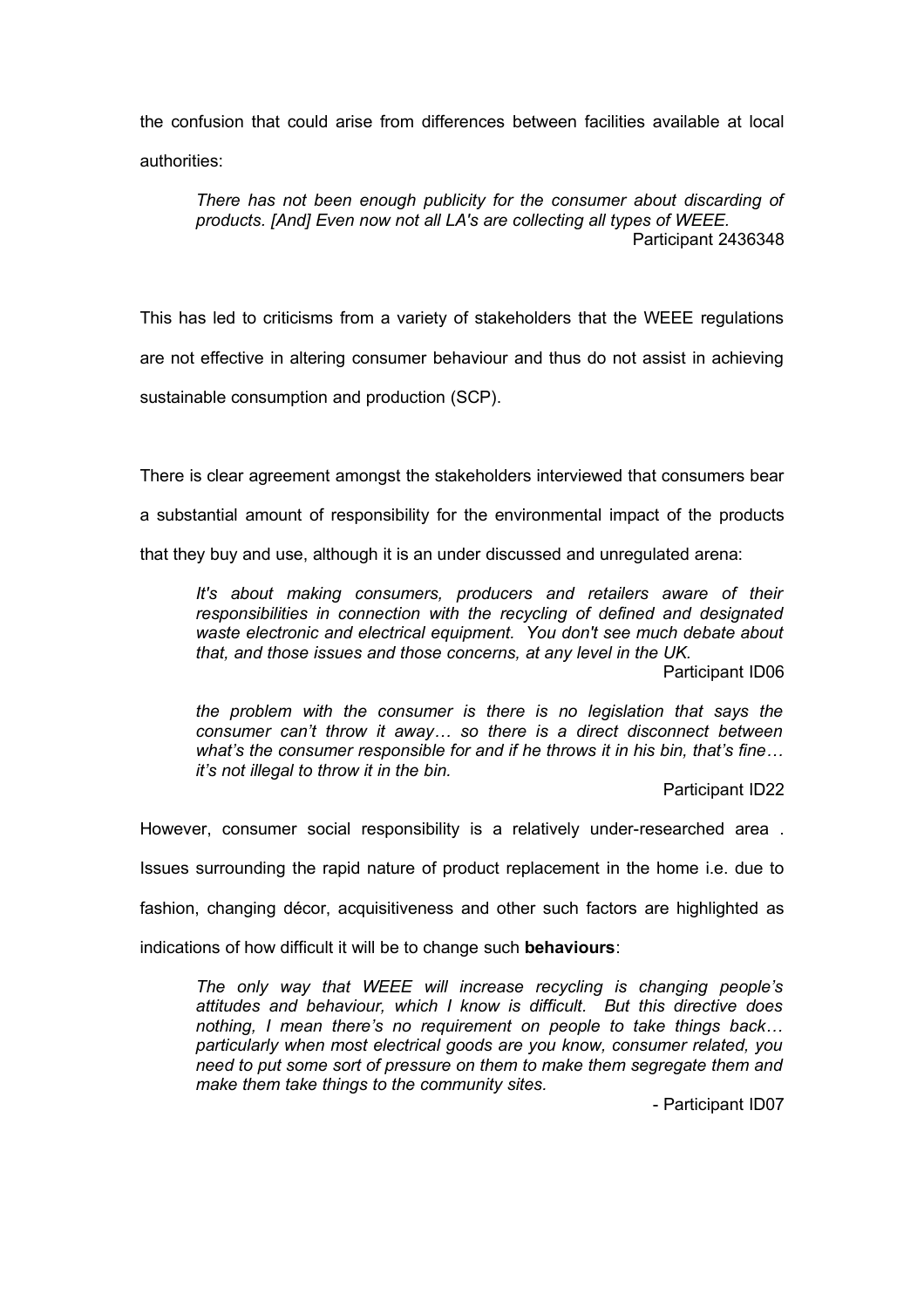Much of this is thought to belong to the wider **sustainable consumption** debate, and the need for awareness raising and **education** of consumers to highlight the need to think more carefully about the environmental impacts of product purchase and product replacement.

There are clearly differences in the debate and discussion about how to involve consumers in the take back of electronic waste. Some stakeholders feel that consumers should have **greater onus of responsibility** put on them, and that they should be coerced or forced into accepting change in the purchase of electronic products and the management of any resulting waste. The only way that this seems to be possible is to bring in legislation to force people to segregate waste more effectively, although this goes against the voluntary no-cost to end consumers principle of the WEEE Directive.

However, the idea of the **visible fee** has been suggested as a way of making consumers aware of the need to pay the true environmental costs of the products that they buy:

From the perspective of some of the retail representative organisations, the UK Government have missed an opportunity to learn from other European countries, and have shied away from the visible fee or other system that identifies the cost of recycling to consumers at the point of purchase, perhaps because of concerns at being thought to employ some sort of stealth tax. It is argued from this perspective that much more could have been done during the development of the WEEE implementation period to respond to such issues of consumer engagement, but that this wasn't done at the policy level, and the opportunity has now passed.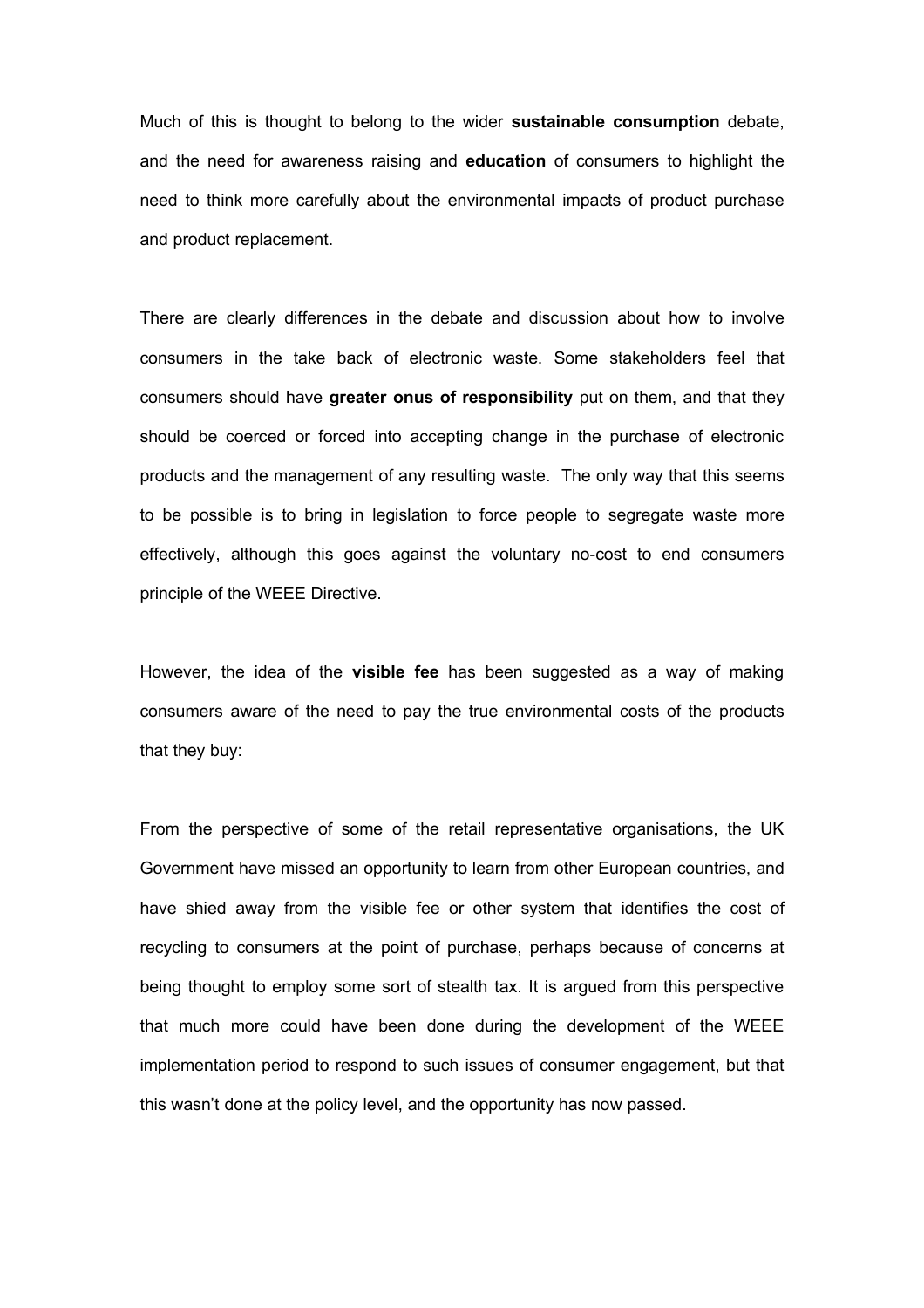Thus, WEEE as a piece of legislation is generally not thought to be of any use in encouraging consumers to change their attitudes or behaviours, or to act as a communication tool to increase consumer awareness of the new legislation regarding electronic waste management in the UK. Table XX indicates that a large proportion of businesses responding to both rounds of the survey felt that it was not within their remit to plan consumer awareness campaigns.

| Does your organisation currently carry out, or plan | WFFF               | All            |
|-----------------------------------------------------|--------------------|----------------|
| to carry out, any of the following:                 | Implementation &   | (WEEE Impact   |
| 17.i. Consumer awareness campaigns                  | Impact Survey 2006 | survey 2008)   |
| <b>Current</b>                                      | 12.3%              | 19.0%          |
| $\overline{2}$<br><b>Planned</b>                    | 10.3%              | $0.0\%$        |
| 3<br>Not applicable                                 | 77.4%              | 81.0%          |
|                                                     | Median: 3          | Median: 3      |
| <b>Ranking Statistics</b>                           | Mean: 2.7          | Mean: $2.6$    |
| (ranks shown above in red):                         | Variance: 0.5      | Variance: 0.6  |
|                                                     | SD: 0.7            | <b>SD: 0.8</b> |

**Table XX: % of Respondents planning consumer awareness campaigns**

One multinational manufacturer interviewed in Phase one stated the complexity of demarcating the responsibility of educating the consumer, suggesting that it will be very difficult to find ways of engaging consumers to make such behavioural changes when there are issues such as a lack of trust:

*Whenever we try and educate the consumer in terms of environmental issues, they don't particularly listen to manufacturers because they believe it's hype … but there again, the consumer doesn't listen to the Government anyway. You know, so it's a very, very difficult situation in terms of education, as to who does it and where it's done.* 

- Participant ID22

However, many stakeholders interviewed pointed to the **Government** as possibly

being ultimately **responsible** for informing consumers about their role in changing

behaviours and attitudes towards a more sustainable form:

*…right from the outset of the discussions about the Directive and certainly from the promulgation of the Directive in 2002, [the Government should have educated] …consumers in this country about recycling costs of electrical kit within a context which is about educating …members of the public in general* - Participant ID06

*Government has got to make people aware of the general scale of the problem*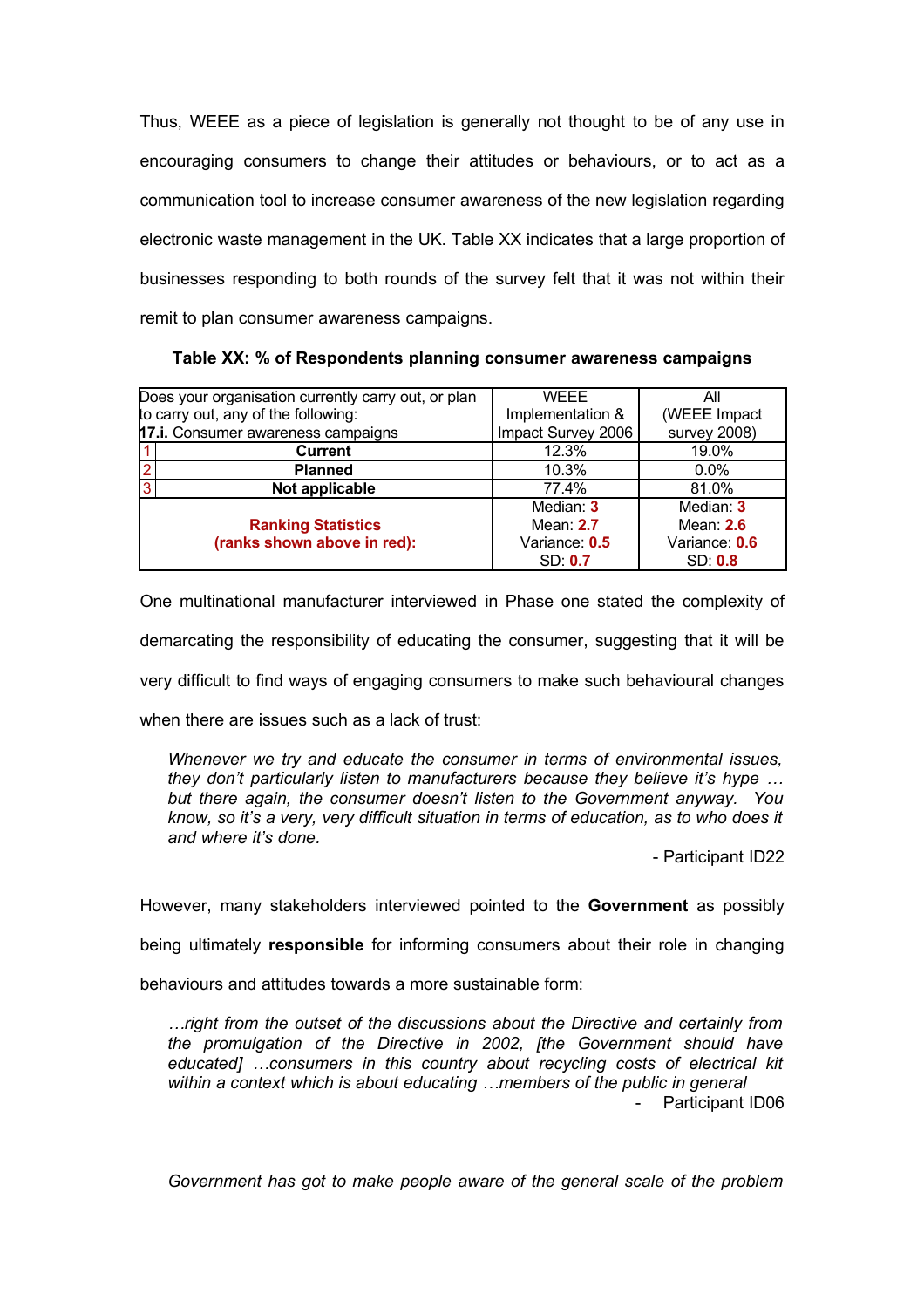*whether it's waste or climate change and has then got to say well you know, these are the targets, these are the limits*

- Participant ID17

One respondent felt that the Government should encourage other key stakeholders to ramp up the consumer interaction:

*I'm hoping that the emphasis that is being placed by government on other stakeholders to do that interaction with consumers will be effective. Government itself will do a little bit of promotion but not very much.*  - Participant ID14

On these issues surrounding communication and awareness raising, there appear to be some stakeholders, including some Government departments, that think this has to take place at a **local level** i.e. through retailers of local facilities for take back, as, the argument is, a national programme of awareness raising may provide inaccurate information or raise expectations leading to confusion amongst consumers.

Some stakeholders think that there needs to be a **simple message** delivered through the television, press and similar media to make consumers more aware of the moves towards increased product recycling, and their responsibility to take part by better waste segregation and management.

Other stakeholders argue that there is relatively **little point in raising awareness** or informing consumers of actions which constitute some sort of choice i.e. by offering products which might be more energy efficient or more easy to recycle if these are in competition with cheaper, more attractive products; the argument here is that systems should be developed that operate on a *fait accompli* approach – consumers should be told what to do once policy makers and others have made the decisions about the most sustainable and effective ways forward.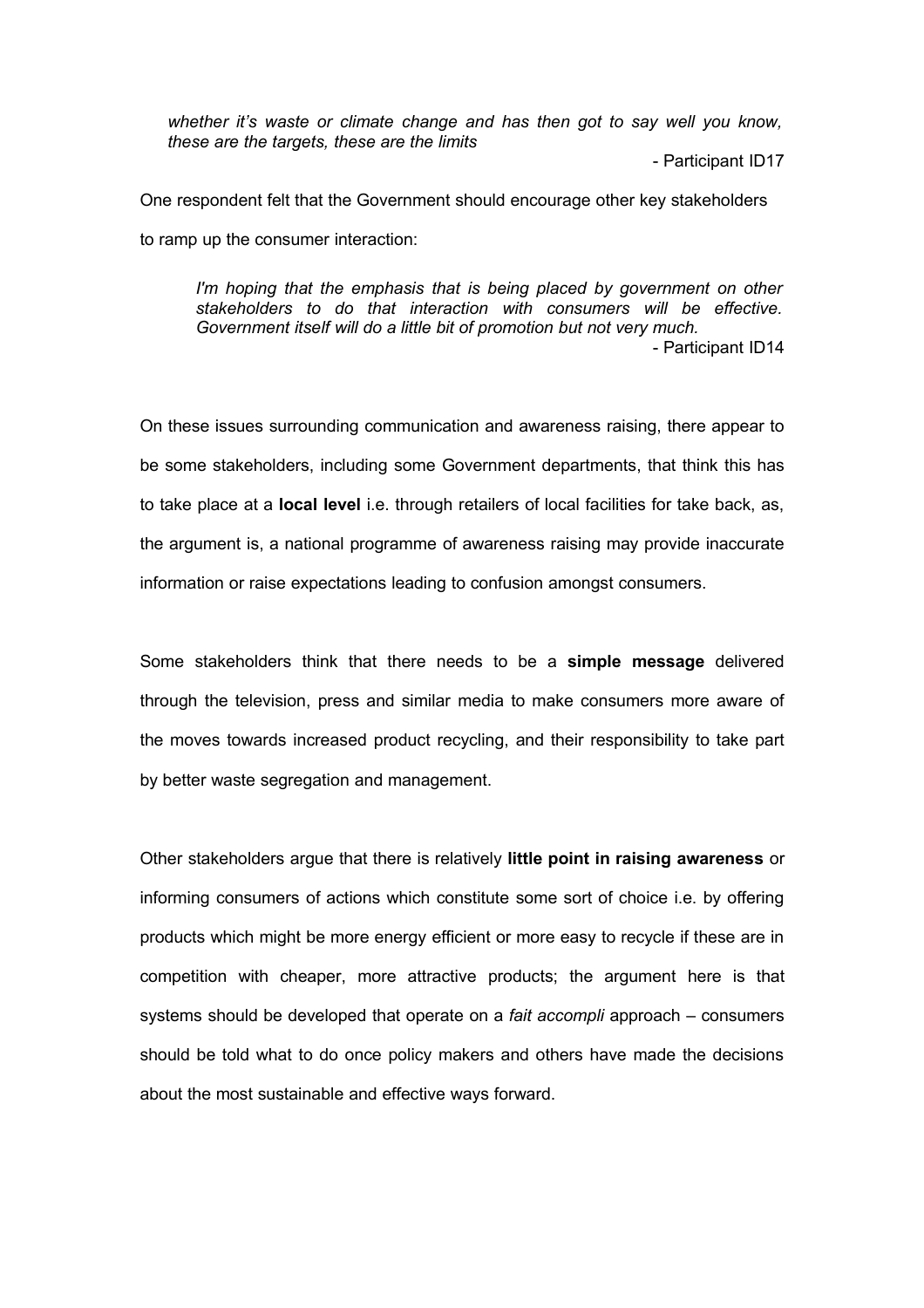There seems to be some **confusion** as to the degree to which householders in the UK already have a **duty of care** to manage their waste, but there is a general consensus of opinion that consumer awareness is low, not only about the WEEE Directive, but also about take-back (and CE marks and other such labels), and recycling generally, and that it will be four or five years before any analysis is likely to show that consumers are engaging with the system of WEEE management in the UK following the implementation of the Directive.

There is also a debate about the level to which **consumers** will become involved in **segregating** different types of WEEE and taking it to appropriate disposal facilities. Some stakeholders argue that the regulations will stimulate a flood of small WEEE products such as hairdryers, electric toothbrushes, toasters and the like, to be taken to CA sites and other disposal points, along with the televisions, computers and white goods. This is disputed by other stakeholders who argue that the average householder or consumer is not going to take electronic items with them when seeking new purchases (i.e. for takeback). Government stakeholders seem to think that the management and disposal of small WEEE will eventually be integrated into the wider system, but that nothing should be done to encourage householders to segregate or seek to dispose of these items through the routes being set up for white goods, CRTs and TVs, as the UK already meets its obligations under the Directive, and it is felt that taking longer over the system to eventually provide such small WEEE management will be more effective in the long run. This does not respond to some of the concerns raised by local authority representatives who see themselves at the sharp end of any wave of small WEEE that householders bring for disposal.

Overall, it appears that there is some general, if rather vague hope that the WEEE Directive will, in the fullness of time, assist in changing consumption and waste disposal behaviours amongst the general UK population, but the extent this needs to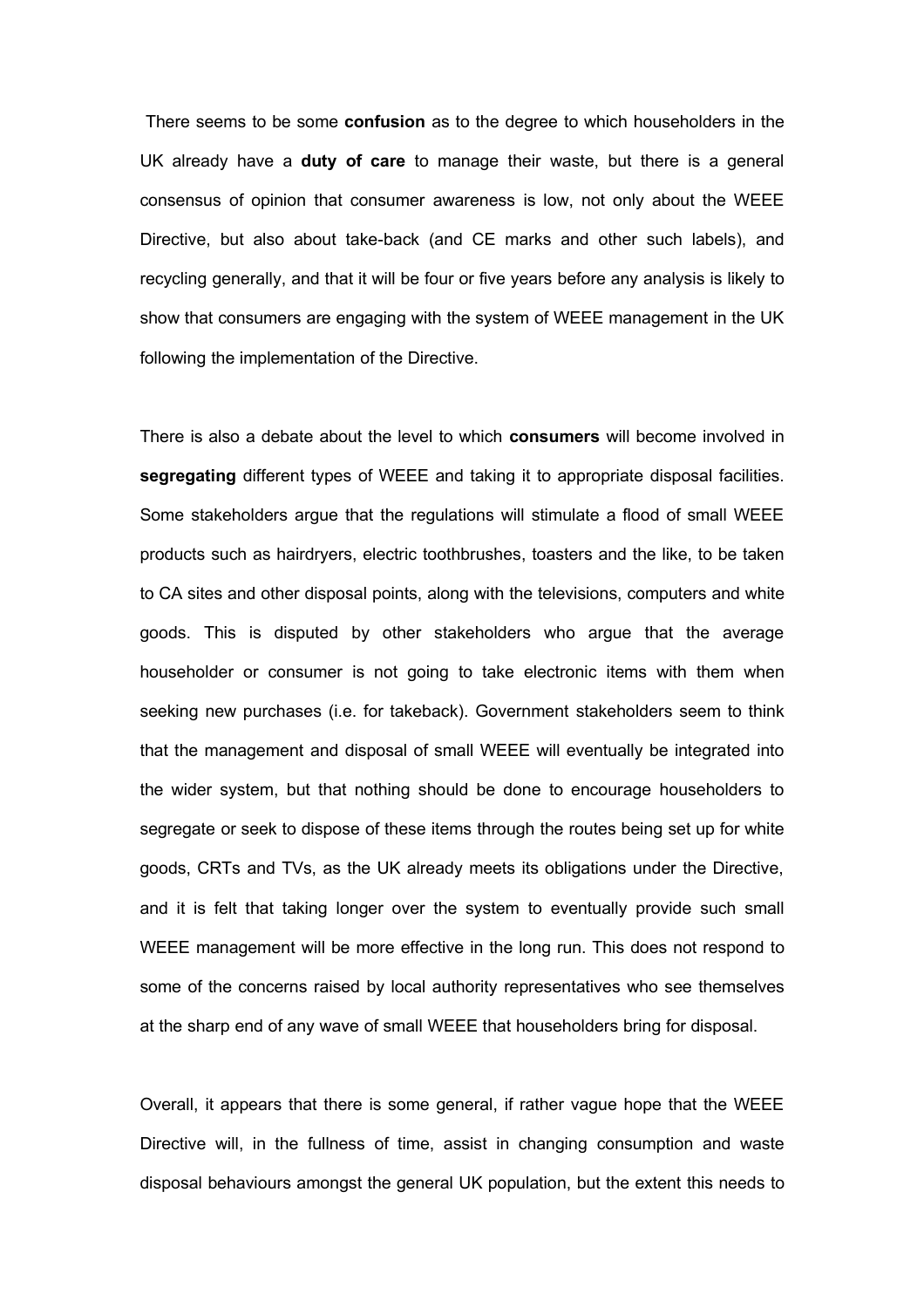be supported by education and awareness raising is a point of disagreement, and there is some general pointing of fingers amongst stakeholders as to who is likely to be the most responsible, and effective, for such informational activities in any case.

## **- Household WEEE Prevention**

There is less opinion given about the ways in which the WEEE Directive might affect **household WEEE prevention**, which, to a large extent, is linked to the ways in which consumers might become involved in, or engaged with, the implementation of the regulations in the UK. This is essentially because both activities will involve changes in attitude and behaviour. If consumers are to become involved in the implementation of the Directive it is likely to be through awareness raising and education and subsequent changes in waste management behaviours i.e. the segregation of WEEE for more efficient and sustainable disposal, whether that be takeback and recycling, or repair or reuse.

**Prevention at the household level implies that changes in purchasing and use will** occur. This is bound up in the wider sustainable consumption and production debates, and the policies and strategies being developed by the UK Government, local government, NGOs and others which aim to achieve widespread behavioural change. The cultural dimension of more sustainable behaviours, for example in certain countries of Europe such as Sweden and Switzerland, is highlighted, and the substantial cultural change that will be needed to reach such levels of recycling in the UK is identified.

There seems to be some level of agreement amongst those stakeholders interviewed that the WEEE Directive is **unlikely to have much direct impact** on household prevention of WEEE, although the main discussion about **visible fees**, regardless of their other strengths or weaknesses, is that such a fee would be likely to bring home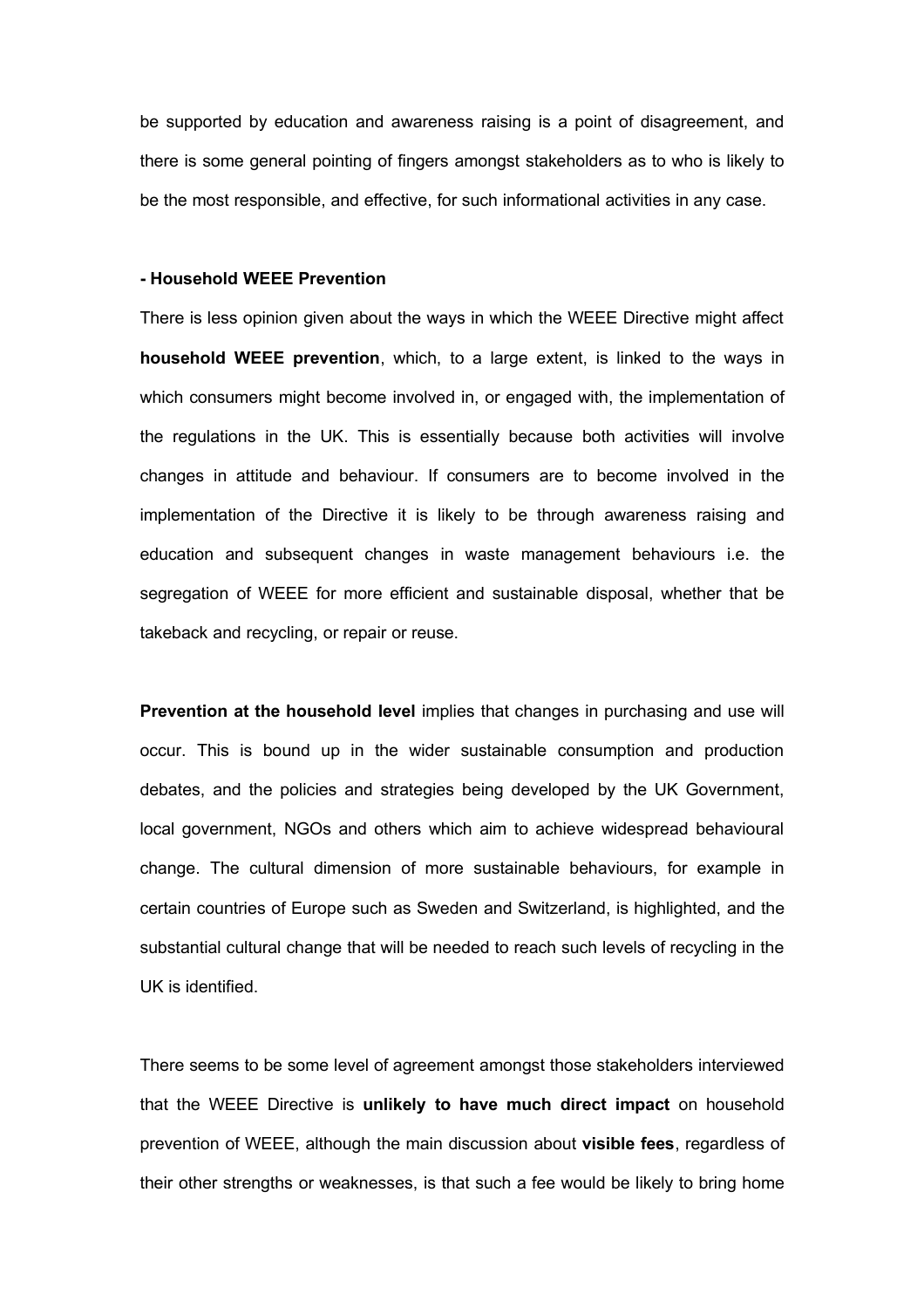to the consumer the need to be aware of environmental and waste disposal implications of buying electrical and electronic products. Even here, though, many stakeholders think that consumption factors such as fashion, rapid technological change and acquisitiveness would mitigate against moves towards more 'green' thinking on the part of the consumer.

There is some discussion about the possibility of **renting of products**, or the use of product service systems as enabling householders to be more environmentally conscious in their use of electrical and electronic products, but even here there is argument, and some stakeholders think that renting products just encourages them to want new forms or technologies more quickly even than if they own them outright.

The WEEE Directive is therefore not seen to be encouraging prevention, rather the management of waste as it arises from the household following purchase and use. It is not seen as a means of encouraging consumers to consume less, as even if waste products are repaired for reuse, there is nothing to force or even encourage consumers to purchase such products.

## **Conclusion**

In conclusion, legislative and policy measures intending to promote SCP through both a life cycle approach and producer responsibility obligations are unlikely to alter patterns of design, unless consumer influence and behaviour is recognised as an inextricable and significant influence. In this way, successful implementation of the WEEE Directive is embedded within the wider sustainable consumption debate.

The process of transposing the WEEE Directive into UK law provides useful lessons for the future. The lack of engagement with the public and the timing of publicity relating to WEEE requirements have undoubtedly inhibited public awareness of the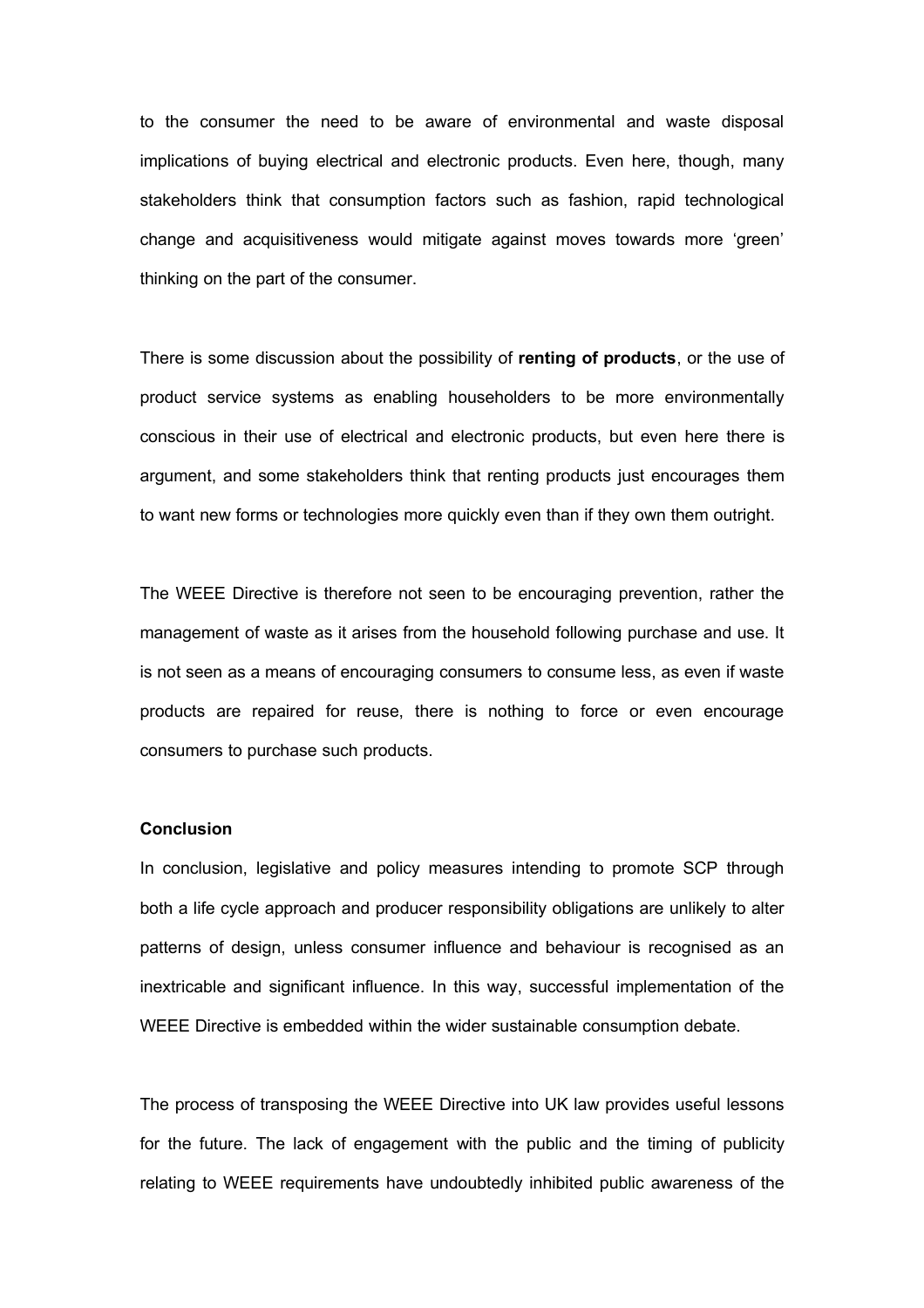obligations. There is a need for educating the consumer in the adverse environmental impacts of WEEE. The role of consumers should not be regarded as a secondary issue but of paramount importance if wasteful consumption of natural resources is ever going to be prevented.

Overall, it appears that there is some general hope that the WEEE obligations will, in the fullness of time, assist in changing consumption and waste disposal behaviours amongst the general UK population. This is only achievable through support and investment in consumer education and awareness that highlights the need to think carefully about environmental impacts of product purchase and product replacement. However, there is general pointing of fingers amongst stakeholders as to who is likely to be responsible and effective for such informational activities. Until this is resolved the WEEE obligations remain another retrospective waste management system.

## **Bibliography**

Directive 2003/108/EC amending Directive 2002/96/EC on waste electrical and electronic equipment, OJ [2003] L345/106

Directive 2002/96/EC on waste electrical and electronic equipment, OJ [2003] L37/24

The waste electrical and electronic equipment regulations 2006, SI 2006 No.3289

European Commission [2002] *Communication on the sixth environment action programme Environment 2010: Our Future, Our Choice – The Sixth Environment Action Programme*

European Commission *Communication: on the review of the sustainable development strategy: A platform for action* COM (2005) 658 Final.

The Waste Electrical and Electronic Equipment (Waste Management Licensing) (England and Wales) Regulations 2006, SI 2006 No. 3315

DTI WEEE Consultation: *Final regulatory Impact Assessment for the WEEE Regulations* Dec 2006 URN06/2206

Cooper, T. (2000). *WEEE, WEEE, WEEE, WEEE, all the way home? An evaluation of proposed electrical and electronic waste legislation European Environment* 10: 121–130